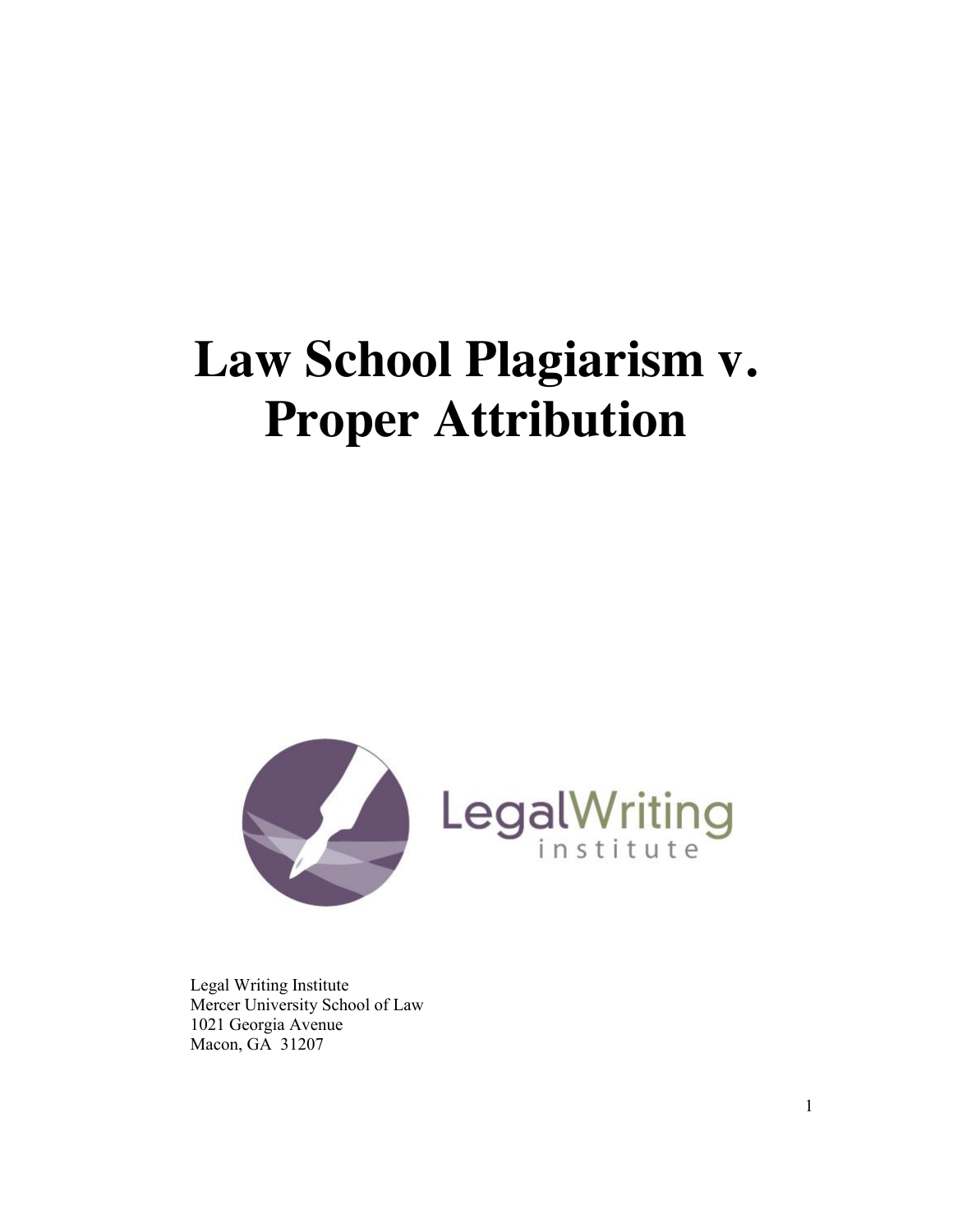**=============================** Legal Writing Institute

#### **INSTITUTIONALIZING THE FIGHT AGAINST PLAGIARISM**

Problems throughout the nation's law schools prompted the Legal Writing Institute to appoint a committee to investigate plagiarism policies and, if necessary, to create and disseminate a suggested policy. The committee contacted all ABA schools, and more than 120 schools submitted their policies, with comments and anonymous case histories.

The committee discovered:

- **nany schools mention plagiarism only in a general Honor Code;**
- plagiarism and definitions are inconsistent and even contradictory from school to school;
- plagiarism penalties are inconsistent and contradictory from school to school.

Thus, the committee created a policy brochure that schools can modify to suit their faculty and student needs.

A thorough discussion of the committee's findings and recommendations can be found in Terri LeClercq's *Failure to Teach: Due Process and Law School Plagiarism*, 49 J. Leg. Educ. 236 (1999).

#### **LAW SCHOOL PLAGIARISM**

**plagiarism (plá j • riź • m) n.** Taking the literary property of another, passing it off as one's own without appropriate attribution, and reaping from its use any benefit from an academic institution.

Committing plagiarism is a serious violation of any law school's code of academic conduct. If a violation is proven, the committee or other body that oversees the code may impose severe sanctions - ones that could affect a grade or credit for the course or even require suspension or expulsion from school. In addition, the school may require the administration to report the incident to the Bar of any jurisdiction to which the sanctioned student applies.

#### **Possible Sanctions**

- Academic
- Disciplinary
- $\blacksquare$  Both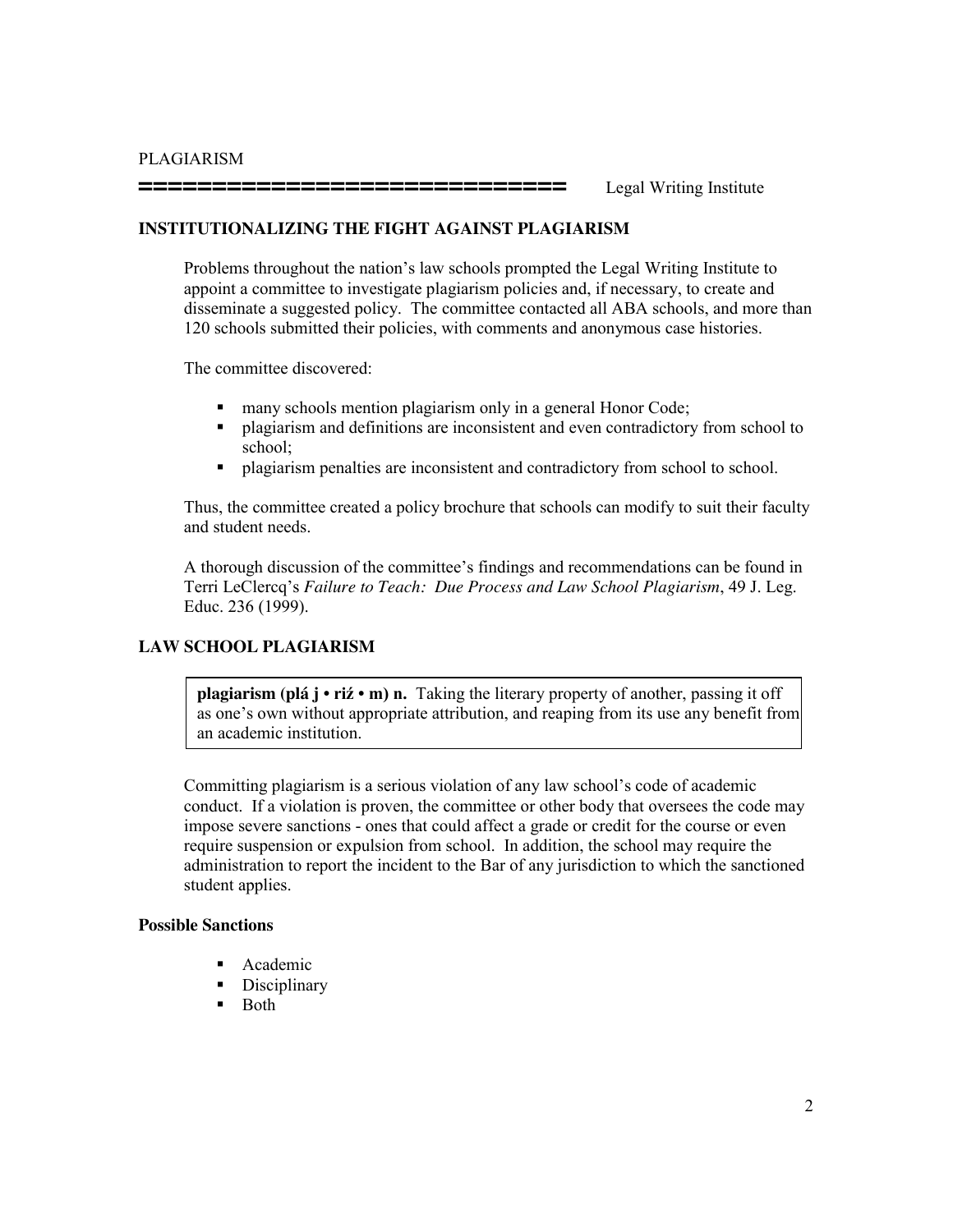#### **Types**

- Failing grade
- Suspension
- **Expulsion**
- **Temporary notation on student record**
- **Permanent notation on student record**
- Public reprimand
- Private reprimand
- Denial of certification for moral fitness for sitting for the Bar
- Combinations of the above

## **CHANGING CONTEXTS, CHANGING EXPECTATIONS**

 Writers must be aware of the customs, conventions, and expectations of their audiences. The overriding constant should be a diligent and meticulous attention to detail; writers should err on the side of providing, rather than omitting, reference information.

#### **Undergraduate School**

"You must acknowledge all material quoted, paraphrased, or summarized from any published or unpublished work. Failing to cite a source, deliberately or accidentally, is plagiarism - representing as your own the words or ideas of another." *Harbrace College Handbook* 412 (12th ed., 1994). Undergraduate professors accept "common knowledge" without citation, that is, facts most readers would already know, and facts available from a wide variety of sources, for instance, the date of D-Day or the name of the previous U.S. President. Common knowledge is distinguished from a unique set of words. *The New St. Martin's Handbook* 495 (4th ed., 1999).

#### **Law School**

The expectation is that writers will rely, almost exclusively, on existing authority. Thus, citing existing authority adds credibility to the writer's discussion. Common knowledge generally derives from case law or statute and must be cited.

**Student Collaboration:** Students may share work products only up to the point that their professor authorizes team work.

#### **Legal Practice**

The frame of reference and expectations shift outside the academic environment. In practice, legal writers liberally borrow language from other sources; frequently, they collaborate on a project. Some lawyers write under the name of their supervising partner, judge, or government official. Occasionally, lawyers may write law review articles or publish CLE materials; then they adjust to outside expectations, which may require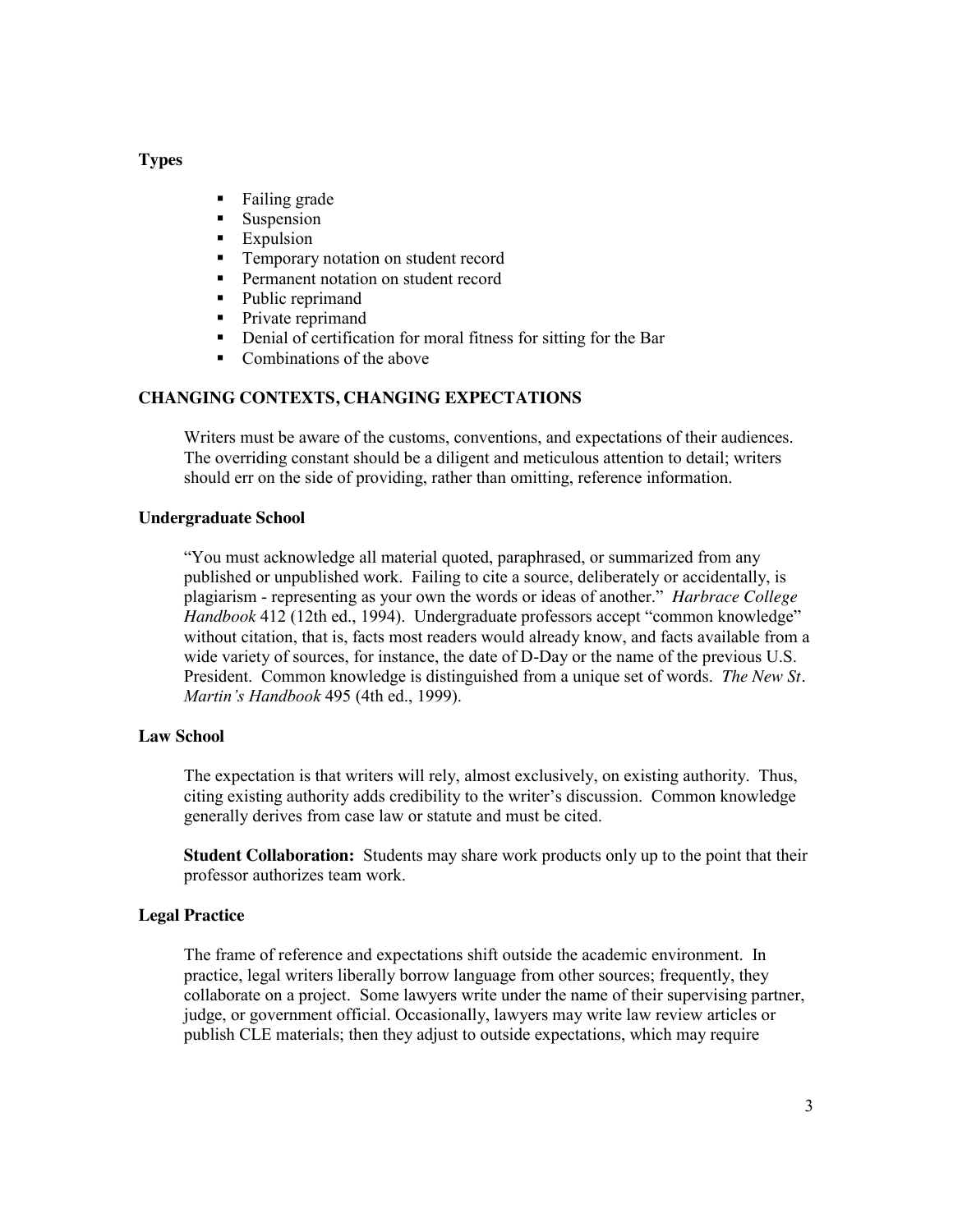careful source attribution. Nevertheless, like law school writers, lawyers continue to depend on legal citations to provide authority.

#### **RULES FOR WORKING WITH AUTHORITY**

 Avoiding allegations of plagiarism requires knowing when to cite. Here are important rules and suggestions to follow when working with authority:

- 1. Acknowledge direct use of someone else's words.
- 2. Acknowledge any paraphrase of someone else's words.
- 3. Acknowledge direct use of someone else's idea.

 *Careful scholarship, which is especially important in an academic setting, requires adhering to two additional rules:*

- 4. Acknowledge a source when your own analysis or conclusion builds on that source.
- 5. Acknowledge a source when your idea about a legal opinion came from a source other than the opinion itself.

#### **ELECTRONIC DATABASES**

Material obtained through any source must be attributed, including material obtained from electronic databases such as LexisNexis®; Westlaw®; and the Internet. Review the *ALWD Citation Manual* Rules 38-42, and *The Bluebook* Rule 18 for the rules on properly citing electronic sources.

#### **EXERCISE**

First skim the following materials, which are excerpted from primary and secondary sources. Then read the excepted sample student memorandum that attempts to incorporate those sources. For each paragraph in the student memorandum, determine whether the student has avoided committing plagiarism and explain why or why not. Answers follow.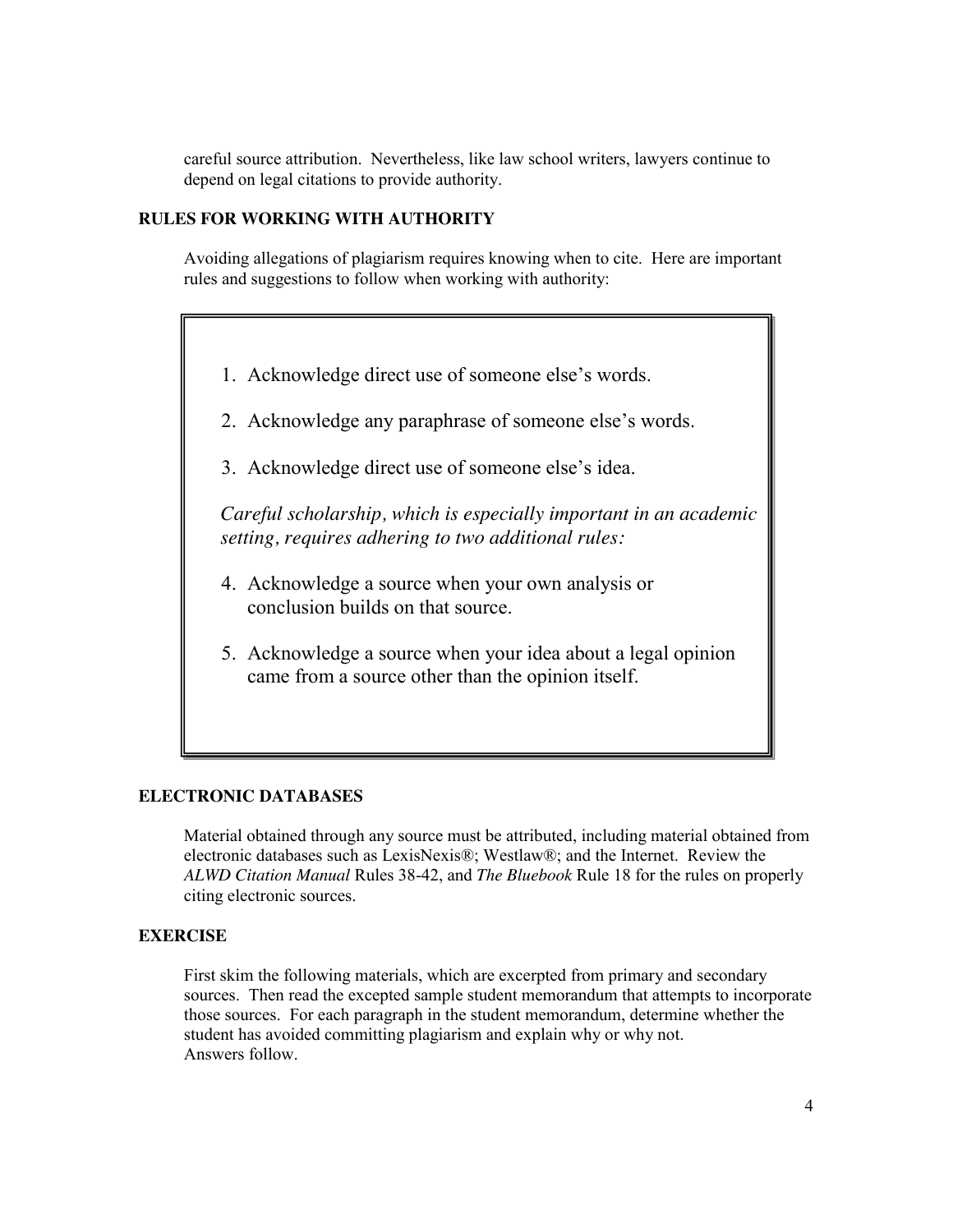**Primary Source** (as downloaded from Westlaw)

*Whiteside v. Griffis & Griffis, P.C.,***902 S.W.2d 739, 744 (Tex. App. 1995).**

The rationale behind the majority view is clear. The purpose of DR 2-108 is to protect the public's right to select the attorney of their choice. *Anderson*, 461 N.W.2d at 601; *Jacob*, 607 A.2d at 148; *Cohen*, 550 N.E.2d at 411; *Spiegel*, 811 S.W.2d at 530; see 2 Geoffrey C. Hazard, Jr. & W. William Hodes, *The Law of Lawyering* § 5.6:101 (1990); *Terry*, *supra*, at 1072; *Draper, supra*, at 163; Penasack, *supra*, at 901-03; Tex. Comm. on Professional Ethics, Op. 422, 48 Tex.B.J. 209 (1985). Indirect financial disincentives may interfere with this right just as much as direct covenants not to compete. A provision offering financial disincentives may force lawyers to give up their clients, thereby interfering with the client's freedom of choice. *Anderson*, 461 N.W.2d at 601; *Jacob*, 607 A.2d at 148; *Cohen*, 550 N.E.2d at 411; *Spiegel*, 811 S.W.2d at 530; *Hillman*, supra, § 2.3.3.2, at 32.

This violates both the language and spirit of DR 2-108 by restricting the practice of law.

Whiteside directs us to a California Supreme Court opinion adopting the contrary position. See *Howard v. Babcock*, 6 Cal.4<sup>th</sup> 409, 25 Cal. Rptr.2d 80, 863 P.2d 150 (1993). In *Howard*, the court held that an agreement imposing a reasonable cost on departing partners who compete with the firm in a limited area is enforceable. *Id.* at 90, 863 P.2d at 160.

## *Sample Student Memorandum*

¶1 Although agreements anticipating competition, like the one at issue, may ultimately prevent client grabbing, the courts often hold that the agreements are unenforceable. Kirstan Penasack, Student Author, *Abandoning the Per Se Rule Against Law Firm Agreements Anticipating Competition: Comment on Haight, Brown & Bonesteel v. Superior Court of Los Angeles County*, 5 Geo. J. Leg. Ethics 889, 892 (1992).

*Correct***\_\_\_\_\_\_\_\_** *Incorrect***\_\_\_\_\_\_\_** 

¶2 In holding these agreements unenforceable, the courts routinely rely on the legal profession's own per se ban on restrictive covenants of any form. The per se ban originated within the American Bar Association in 1961, was subsequently adopted in both the Model Code and the Model Rules, and has universally prevailed in state courts as well as bar ethics committees for three decades. Model Rule 5.6 and its Model Code counterpart DR 2- 108, which forbid restrictions on the right of the lawyer to practice law, have been justified by the need for a lawyer's personal autonomy and the principle that clients should have an unfettered right to choose representation from the widest possible pool of lawyers.

 $Correct$  *Incorrect*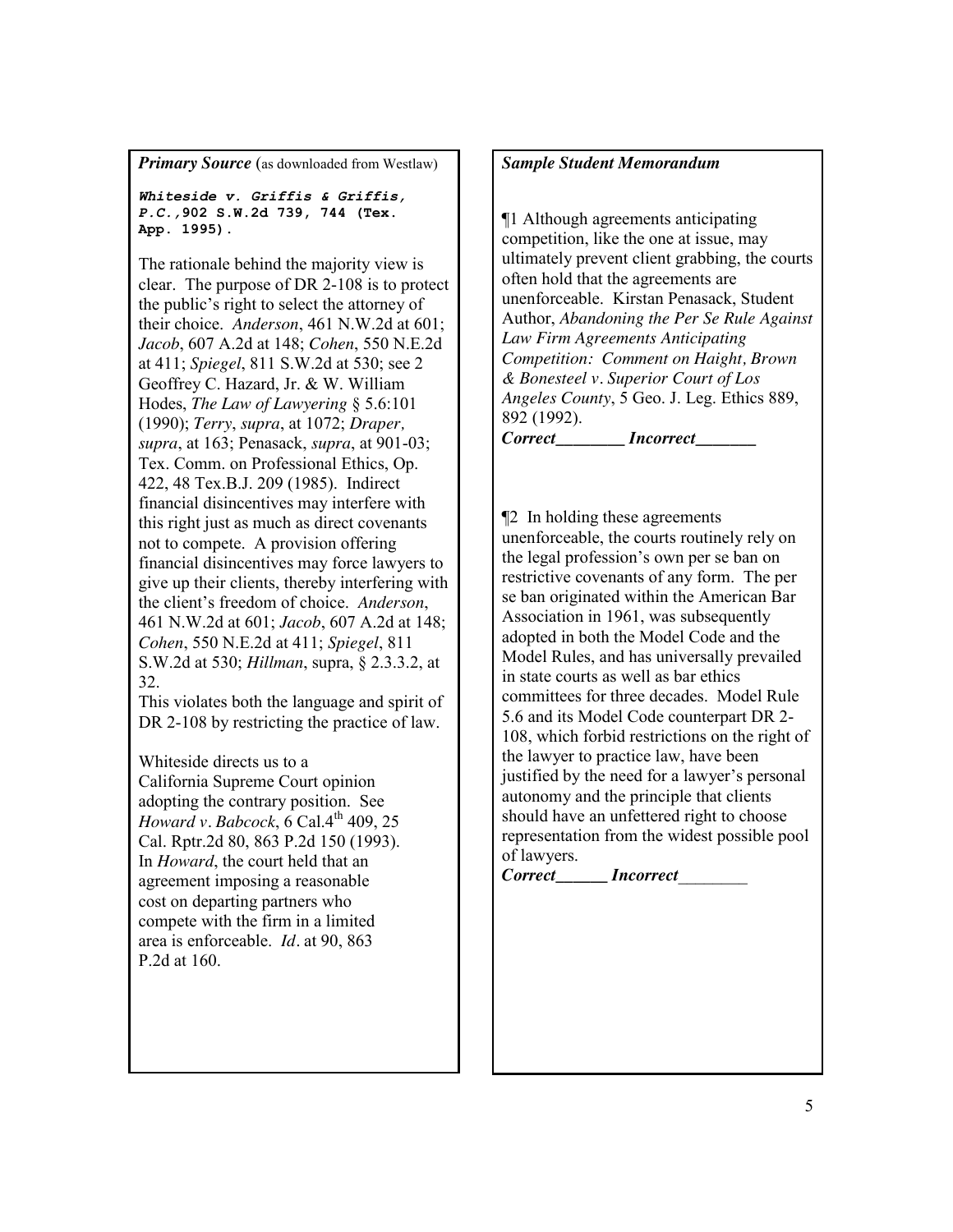*Secondary Sources* (as downloaded from Westlaw)

**Glenn S. Draper, Student Author,**  *Enforcing Lawyers' Covenants Not to Compete***, 69 Wash. L. Rev. 161, 174- 75 (1994).**

The public interest in unfettered competition among attorneys is no greater than the public interest in unfettered competition in many professions. The public interest in freedom to choose one's attorney, for [\**175*] example, is surely no more significant than the public interest in choosing one's doctor. Attorneys' covenants not to compete are no more injurious to the public than those between other professionals. Therefore, courts should abandon the per se rule which applies solely to attorneys' covenants not to compete in favor of the reasonableness rule applicable to all other professions.

**Kirstan Penasack, Student Author,** *Abandoning the Per Se Rule Against Law Firm Agreements Anticipating Competition: Comment on Haight, Brown & Bonesteel v. Superior Court of Los Angeles County***, 5 Geo. J. Leg. Ethics 889, 892 (1992).**

\**892* Agreements anticipating competition would serve to ameliorate the effects of grabbing, except that courts routinely invalidate these agreements between lawyers. Why? The courts rely heavily on decisions of the profession's own bar ethics committees, which invalidate these agreements as violations of self-promulgated ethical standards. The crux of the problem is the profession's powerful, yet little known, [FN14] per se ban on restrictive covenants of any form. The per se ban originated within the American Bar Association in 1961, was subsequently adopted in both the *Model Code* and the *Model Rules*, and has universally prevailed in state courts as well as bar ethics committees for three decades.

*Continued from previous page* 

¶3 Courts following the majority rule reason that the public has a right to choose their attorneys. *Whiteside v. Griffis & Griffis, P.C.*, 902 S.W.3d 739, 744 (Tex. App. 1995) (internal citations omitted). As such, disincentives, whether direct or indirect, may ultimately interfere with the public's right to choose because attorneys could be required to give up certain clients.

*Correct*\_\_\_\_\_\_\_*Incorrect*\_\_\_\_\_\_\_

¶4 This reasoning, however, is open to attack. Doctors, accountants, and other professionals routinely enter into non-competition agreements, and the courts just as routinely hold them enforceable if they are "reasonable." The public interest in choosing one's doctor is as important as the public interest in choosing one's attorney. *Correct\_\_\_\_\_\_\_\_Incorrect\_\_\_\_\_\_\_*

¶5 Recently, however, at least one jurisdiction, California, has refused to follow the per se rule followed by the vast majority of courts. *See* Penasack, 5 Geo. J. Leg. Ethics at 892. *Correct\_\_\_\_\_\_Incorrect\_\_\_\_\_\_* 

*Continued on next page.*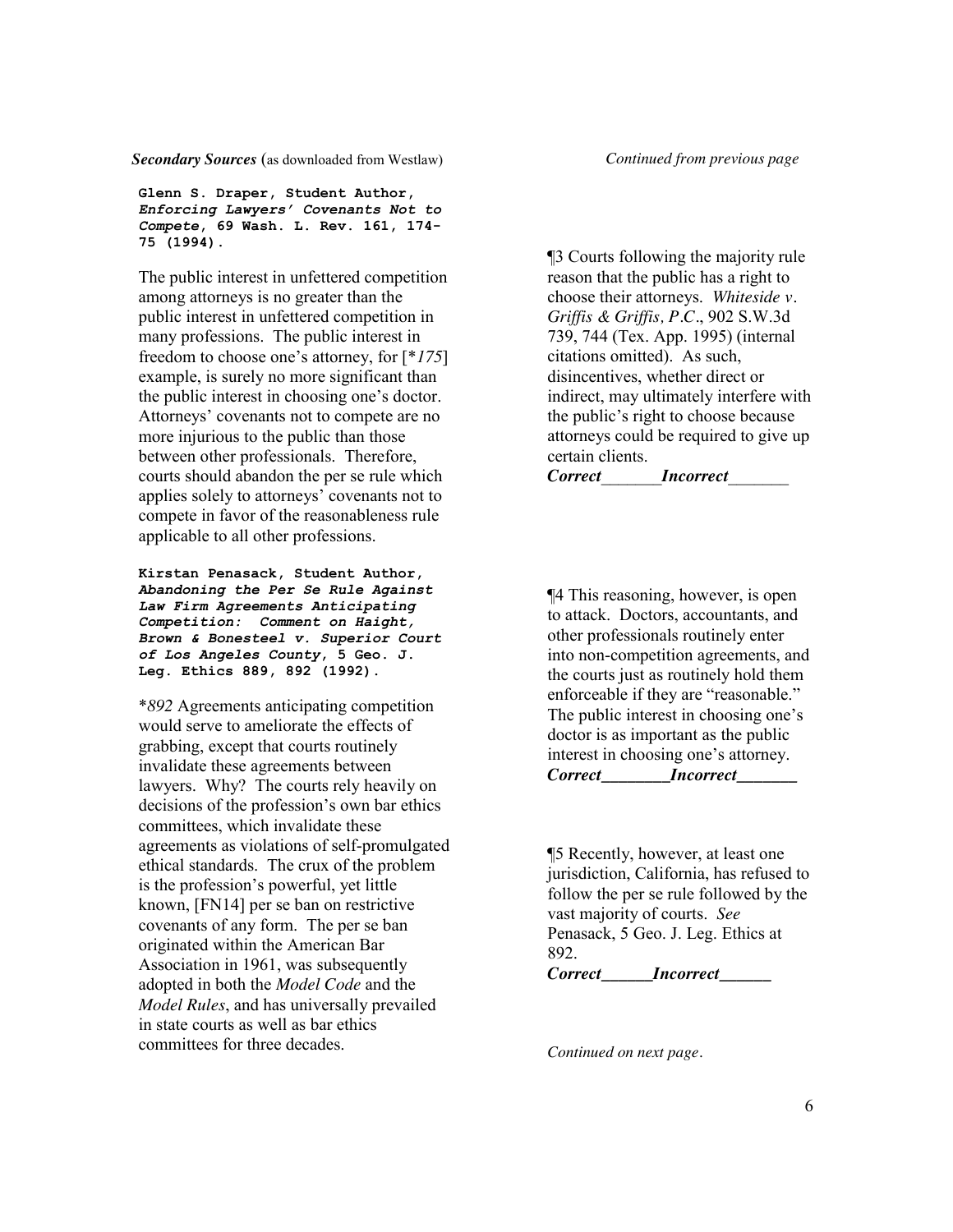#### *Continued from previous page.*

Model Rule 5.6 and its *Model Code* counterpart DR 2-108, which forbid restrictions on the right of a lawyer to practice law, have been justified by the need for lawyer personal autonomy and the principle that clients should have an unfettered right to chose representation from the widest pool of lawyers.

The California Court of Appeal, in *Haight, Brown & Bonesteel v. Superior Court of Los Angeles Co.*, [FN15] recently rejected the per se rule that resulted in the invalidation of agreements anticipating competition. The court recognized the principle of client choice, the traditional justification for invalidating outright bans on competition, but refused to hold that this public policy "places lawyers in a class apart from other business and professional partnerships," [FN16] in which reasonable covenants not to compete are upheld as a valid means of protecting firms' legitimate interests. . . .

 *Continued from previous page.* 

¶6 Plaintiff Morgan Haley will rely on *Howard v. Babcock*, 863 P.2d 150 (Cal. 1993). In that case, the court held that an agreement imposing a reasonable cost on departing partners who compete with the firm in a limited area is enforceable.

*Correct\_\_\_\_\_\_Incorrect\_\_\_\_\_\_\_\_* 

# **ANSWER KEY**

¶ 1 *Correct*. Here the writer paraphrased from the source and properly acknowledged that source in the citation as required by Rule 2.

¶2 *Incorrect*. This passage violates Rules 1 and 2. The first sentence should be followed by a citation to the Penasack article because it is a direct paraphrase form that source. The rest of the paragraph is a direct quote. To avoid an allegation of plagiarism, that passage should be block quoted. The quote must be properly attributed through the use of a citation.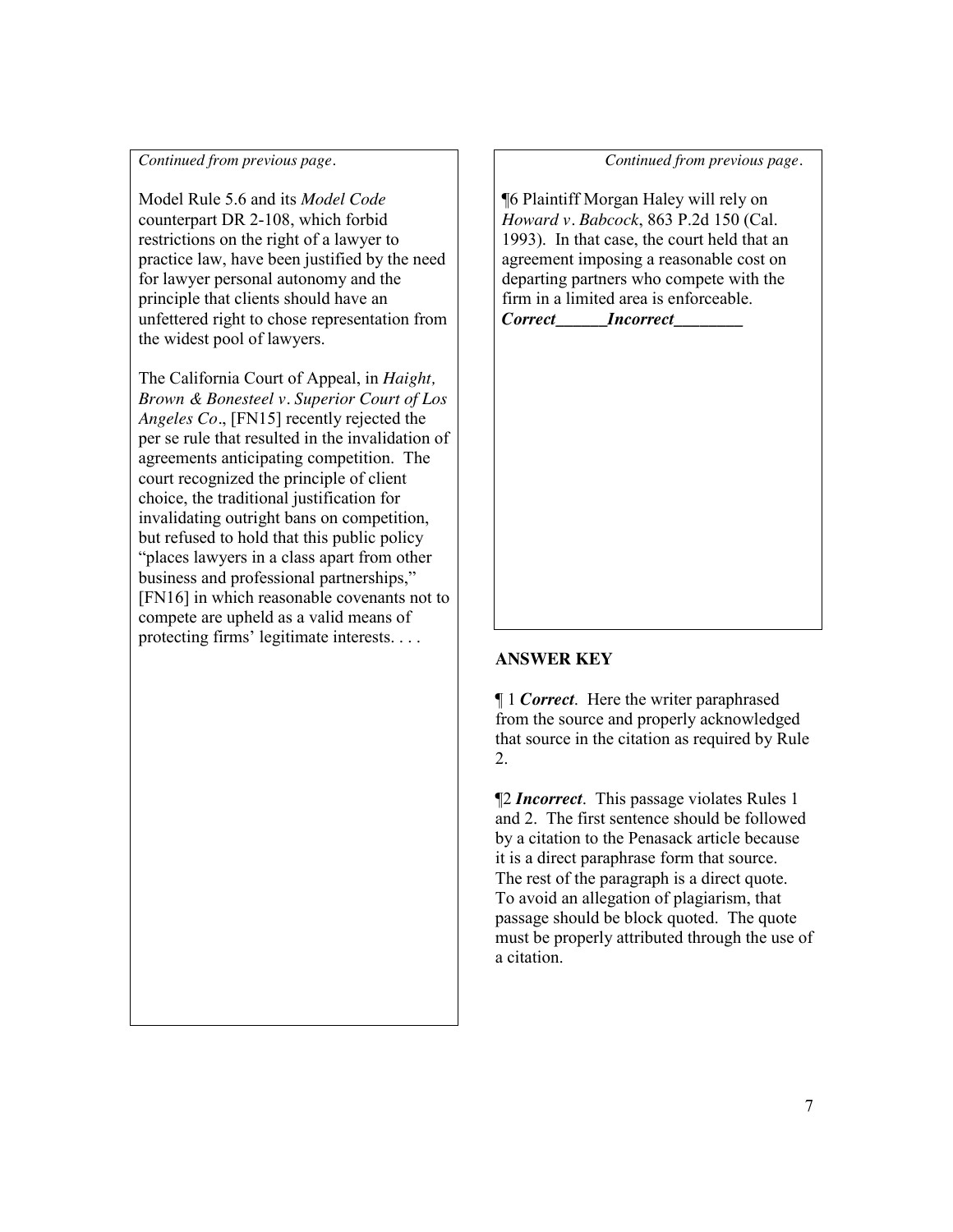This is how the passage should be punctuated and cited:

In holding these agreements unenforceable, the courts routinely rely on

the legal profession's own per se ban on restrictive covenants of any form.

*Id.*

The per se ban originated within the American Bar Association in 1961, was subsequently adopted in both the *Model Code* and the *Model Rules*, and has universally prevailed in state courts as well as bar ethics committees for three decades. Model Rule 5.6 and its *Model Code* counterpart DR 2-108, which forbid restrictions on the right of the lawyer to practice law, have been justified by the need for lawyer personal autonomy and the principle that clients should have an unfettered right to choose representation from the widest possible pool of lawyers.

*Id.* 

¶3 *Correct*. This passage properly attributes the analysis–the rationale of the majority rule–to the source, which is consistent with Rule 3. Note, also, that the passage is authoritative because it does provide a source.

¶4. *Incorrect*. This passage violates Rule 3 because it expresses the same idea as the Draper article. To avoid an allegation of plagiarism, there should be a citation to the Draper article.

This is how the passage should be cited:

The reasoning, however, is open to attack. Doctors, accountants, and other professionals routinely enter into non-competition agreements, and the courts just as routinely hold them enforceable if they are "reasonable." Glenn S. Draper, Student Author, *Enforcing Lawyers' Covenants Not to Compete*, 69 Wash. L. Rev. 161, 174-75 (1994). The public interest in choosing one's doctor is as important as the public interest in choosing one's attorney. *Id.*

¶5 *Correct*. Here, consistent with Rules 4 and 5, the writer acknowledged the idea and case that came from another source, which the writer will now build upon in the rest of the analysis. Determining when and how to comply with Rules 4 and 5, as well as when and how to use signals, can be complex. These matters likely will be discussed in your legal writing course.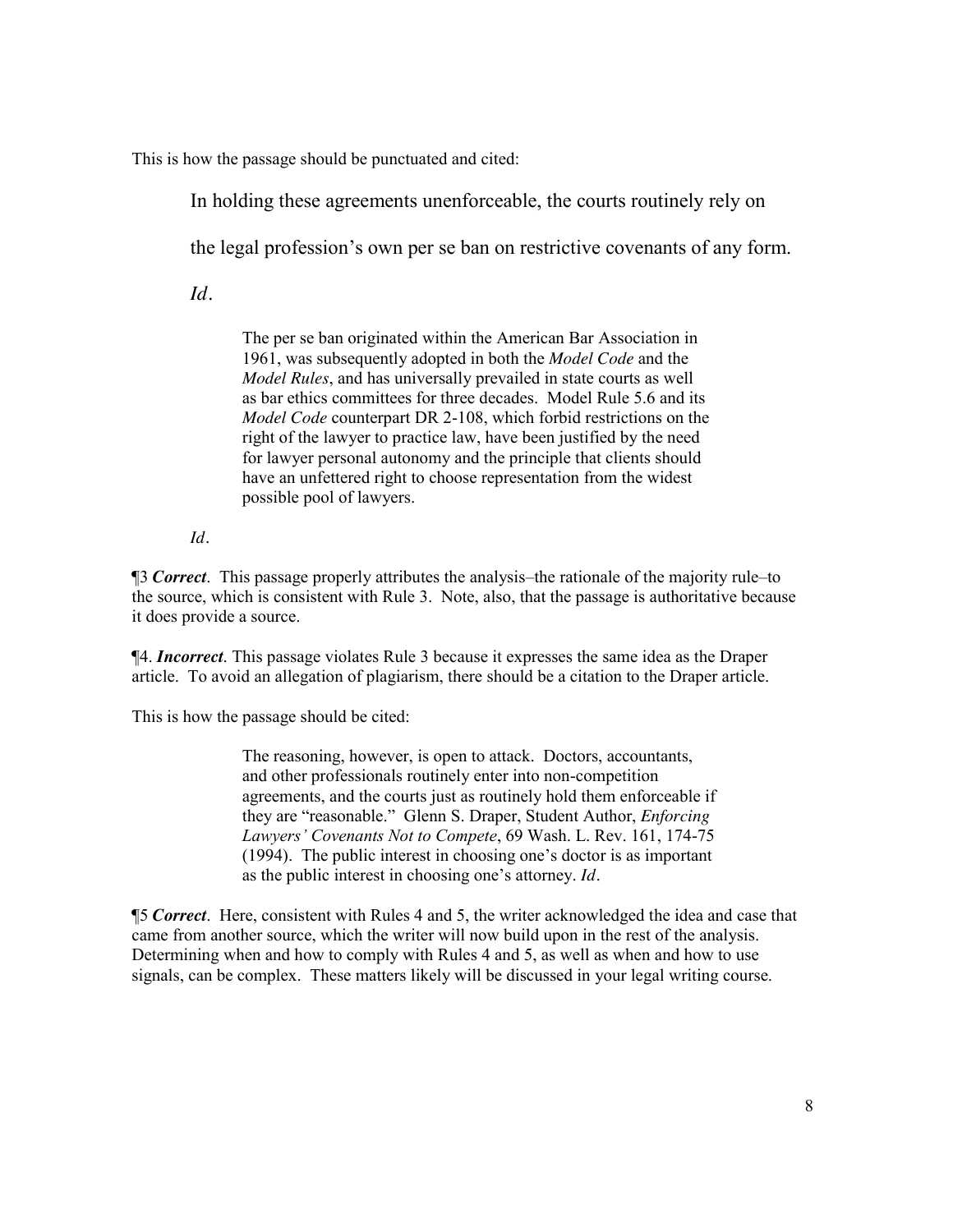¶ 6 *Incorrect*. Most of the second sentence *(the court held that an agreement imposing a reasonable cost on departing partners who compete with the firm in a limited area is enforceable)* is a direct quote from *Whiteside*. To avoid an allegation of plagiarism, that text should be punctuated with quotation marks, followed by a citation to *Whiteside*. Better yet, when discussing the facts, reasoning, and holding of a case, use your own words, followed by a proper citation. Moreover, in this situation, the *Howard* case is the better source to cite.

Sometimes, even when you are paraphrasing the facts and reasoning from a case, you may want to quote specific, important words. In this example, the term "reasonable cost" could be put in quotation marks.